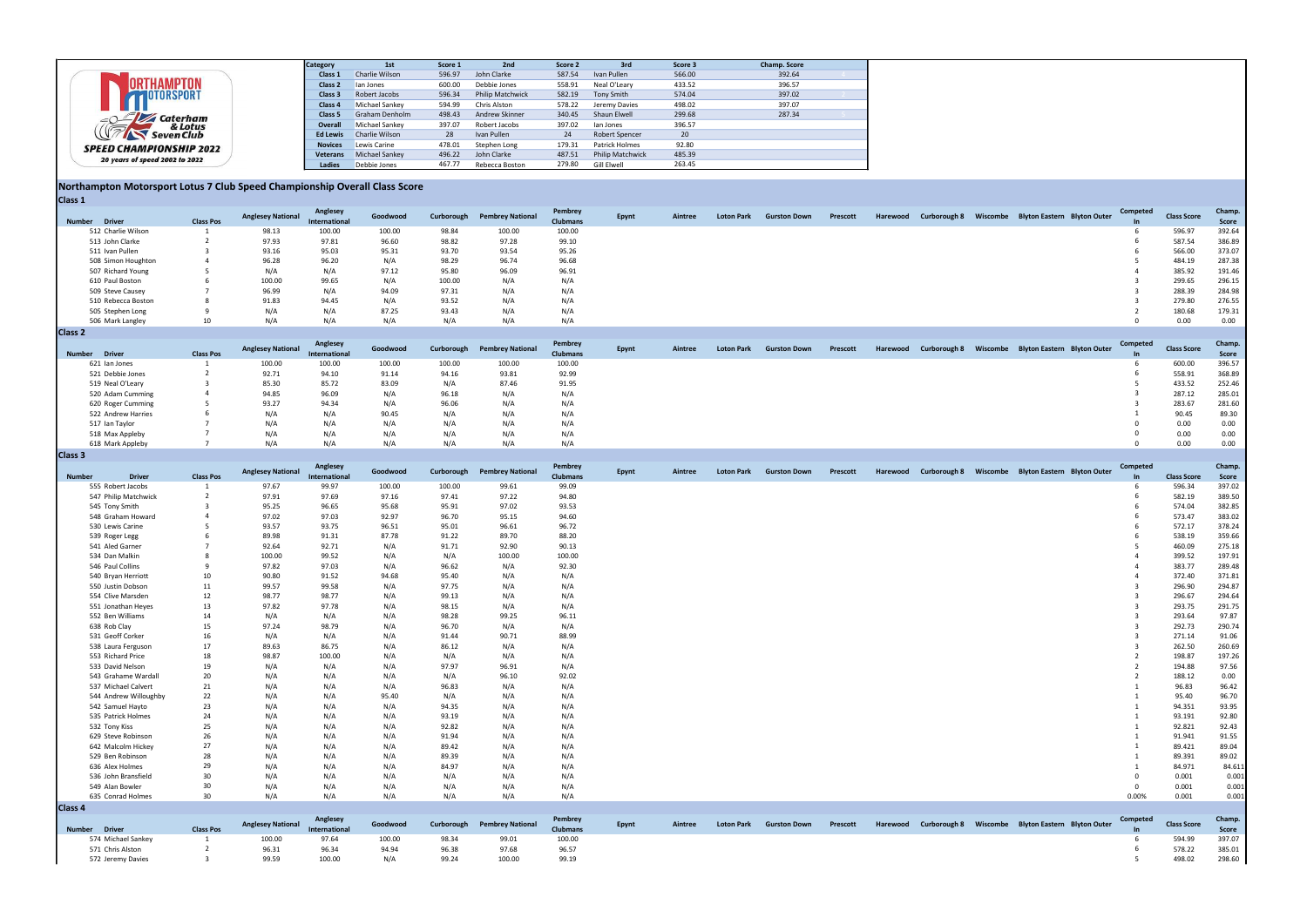| 570 Robert Spencer   |    | 99.44 | 99.40 | 97.70 | 99.79  | N/A   | N/A   |
|----------------------|----|-------|-------|-------|--------|-------|-------|
| 573 Chris Whitlow    |    | N/A   |       | N/A   | 100.00 | 98.29 | 98.99 |
| 569 Andy Gorner      |    | 91.45 | 93.70 | N/A   | 95.86  | N/A   | N/A   |
| 568 Tom Scanlan      |    | N/A   |       | 96.65 | 98.93  | N/A   | N/A   |
| 567 Jolyon Walkling  |    | N/A   |       | 91.08 | 94.31  | N/A   | N/A   |
| 565 Anthony Shearman |    | 90.81 | 90.19 | N/A   | N/A    | N/A   | N/A   |
| 564 James Thornton   | 10 | N/A   |       | N/A   | 99.94  | N/A   | N/A   |
| 566 Christopher Rice | 11 | N/A   |       | 82.70 | N/A    | N/A   | N/A   |
| Class <sub>5</sub>   |    |       |       |       |        |       |       |
|                      |    |       |       |       |        |       |       |

|                      |                  | <b>Anglesey National</b> | Anglesey      | Goodwood |        | Curborough Pembrey National | Pembrey         |       | Aintree | <b>Loton Park</b> | <b>Gurston Down</b> | Prescott |          | Curborough 8 Wiscombe Blyton Eastern Blyton Outer |                                      | Competed | <b>Class Score</b> | Champ        |
|----------------------|------------------|--------------------------|---------------|----------|--------|-----------------------------|-----------------|-------|---------|-------------------|---------------------|----------|----------|---------------------------------------------------|--------------------------------------|----------|--------------------|--------------|
| Number Driver        | <b>Class Pos</b> |                          | International |          |        |                             | <b>Clubmans</b> | Epynt |         |                   |                     |          | Harewood |                                                   |                                      |          |                    | Score        |
| 585 Graham Denholm   |                  | 100.00                   | 100.00        | N/A      | 98.43  | 100.00                      | 100.00          |       |         |                   |                     |          |          |                                                   |                                      |          | 498.43             | 287.34       |
| 583 Andrew Skinner   |                  | N/A                      | N/A           | 82.60    | 86.53  | 86.43                       | 84.89           |       |         |                   |                     |          |          |                                                   |                                      |          | 340.45             | 166.25       |
| 684 Shaun Elwell     |                  | N/A                      | N/A           | N/A      | 100.00 | 99.96                       | 99.72           |       |         |                   |                     |          |          |                                                   |                                      |          | 299.68             | 99.43        |
| 584 Gill Elwell      |                  | N/A                      | N/A           | N/A      | 91.05  | 82.96                       | 89.44           |       |         |                   |                     |          |          |                                                   |                                      |          | 263.45             | 90.52        |
| 586 Nigel Fox        |                  | 96.77                    | 98.81         | N/A      | N/A    | N/A                         | N/A             |       |         |                   |                     |          |          |                                                   |                                      |          | 195.58             | 185.30       |
| 581 Peter Seldon     |                  | N/A                      | N/A           | 100.00   | N/A    | N/A                         | N/A             |       |         |                   |                     |          |          |                                                   |                                      |          | 100.00             | 97.13        |
| 682 Nick Haynes      |                  | N/A                      | N/A           | N/A      | 90.68  | N/A                         | N/A             |       |         |                   |                     |          |          |                                                   |                                      |          | 90.68              | 90.161       |
| 582 Julia Weiskrantz |                  | N/A                      | N/A           | N/A      | 84.88  | N/A                         | N/A             |       |         |                   |                     |          |          |                                                   |                                      |          | 84.88              | 84.391       |
| Class 6              |                  |                          |               |          |        |                             |                 |       |         |                   |                     |          |          |                                                   |                                      |          |                    |              |
|                      |                  |                          | Anglesey      |          |        |                             | Pembrey         |       |         |                   |                     |          |          |                                                   |                                      | Competed |                    | Champ.       |
| Number Driver        | <b>Class Pos</b> | <b>Anglesey National</b> | International | Goodwood |        | Curborough Pembrey National | <b>Clubmans</b> | Epynt | Aintree | <b>Loton Park</b> | <b>Gurston Down</b> | Prescott | Harewood | Curborough 8                                      | Wiscombe Blyton Eastern Blyton Outer |          | <b>Class Score</b> | <b>Score</b> |

|       |                                    |                     | 4              | 396.33             | 397.39                 |
|-------|------------------------------------|---------------------|----------------|--------------------|------------------------|
|       |                                    |                     | 3              | 297.28             | 99.65                  |
|       |                                    |                     | 3              | 281.01             | 280.78                 |
|       |                                    |                     | $\overline{2}$ | 195.58             | 196.52                 |
|       |                                    |                     | $\overline{2}$ | 185.39             | 186.28                 |
|       |                                    |                     | $\overline{2}$ | 181.00             | 181.10                 |
|       |                                    |                     | $\mathbf{1}$   | 99.94              | 99.59                  |
|       |                                    |                     | $\mathbf{1}$   | 82.70              | 83.80                  |
|       |                                    |                     |                |                    |                        |
|       |                                    |                     | Competed       |                    | Champ.                 |
| combe | <b>Blyton Eastern Blyton Outer</b> |                     | In             | <b>Class Score</b> | <b>Score</b>           |
|       |                                    |                     | 5              | 498.43             | 287.34                 |
|       |                                    |                     | 4              | 340.45             | 166.25                 |
|       |                                    |                     | 3              | 299.68             | 99.43                  |
|       |                                    |                     | 3              | 263.45             | 90.52                  |
|       |                                    |                     | $\overline{2}$ | 195.58             | 185.30                 |
|       |                                    |                     | $\mathbf{1}$   | 100.00             | 97.13                  |
|       |                                    |                     | $\mathbf{1}$   | 90.68              | 90.161                 |
|       |                                    |                     | $\mathbf{1}$   | 84.88              | 84.391                 |
|       |                                    |                     |                |                    |                        |
|       |                                    |                     | Competed       |                    | Champ.                 |
| combe | <b>Blyton Eastern</b>              | <b>Blyton Outer</b> | In             | <b>Class Score</b> | <b>Score</b>           |
|       |                                    |                     | 0              | 0.00               | 0.00                   |
|       |                                    |                     |                |                    |                        |
| combe | <b>Blyton Eastern Blyton Outer</b> |                     | Competed<br>In | <b>Class Score</b> | Champ.<br><b>Score</b> |
|       |                                    |                     | 3              | 300.00             | 101.06                 |
|       |                                    |                     | $\mathbf{1}$   | 100.00             | 98.32                  |
|       |                                    |                     | $\mathbf{1}$   | 89.45              | 90.39                  |

| 592 Roy Allum      |                  |                                                           |          |        | N/A                                             | N/A    |       |         |                   |                     |  |  |                                                                                    | 0.00               | 0.00   |
|--------------------|------------------|-----------------------------------------------------------|----------|--------|-------------------------------------------------|--------|-------|---------|-------------------|---------------------|--|--|------------------------------------------------------------------------------------|--------------------|--------|
| Class <sub>7</sub> |                  |                                                           |          |        |                                                 |        |       |         |                   |                     |  |  |                                                                                    |                    |        |
|                    |                  | Anglesey National Anglesey<br>International International | Goodwood |        | Pembrey<br>Curborough Pembrey National Clubmans |        | Epynt | Aintree | <b>Loton Park</b> | <b>Gurston Down</b> |  |  | Prescott Harewood Curborough 8 Wiscombe Blyton Eastern Blyton Outer Competed Class | <b>Class Score</b> | Champ  |
| Number Driver      | <b>Class Pos</b> |                                                           |          |        |                                                 |        |       |         |                   |                     |  |  |                                                                                    |                    | Score  |
| 599 Simon Rogers   |                  | N/A                                                       |          | 100.00 | 100.00                                          | 100.00 |       |         |                   |                     |  |  |                                                                                    | 300.00             | 101.06 |
| 598 Robert Margel  |                  | N/A                                                       | 100.00   | N/A    | N/A                                             | N/A    |       |         |                   |                     |  |  |                                                                                    | 100.00             | 98.32  |
| 597 David Thomas   |                  | N/A                                                       | N/A      | 89.45  | N/A                                             | N/A    |       |         |                   |                     |  |  |                                                                                    | 89.45              | 90.39  |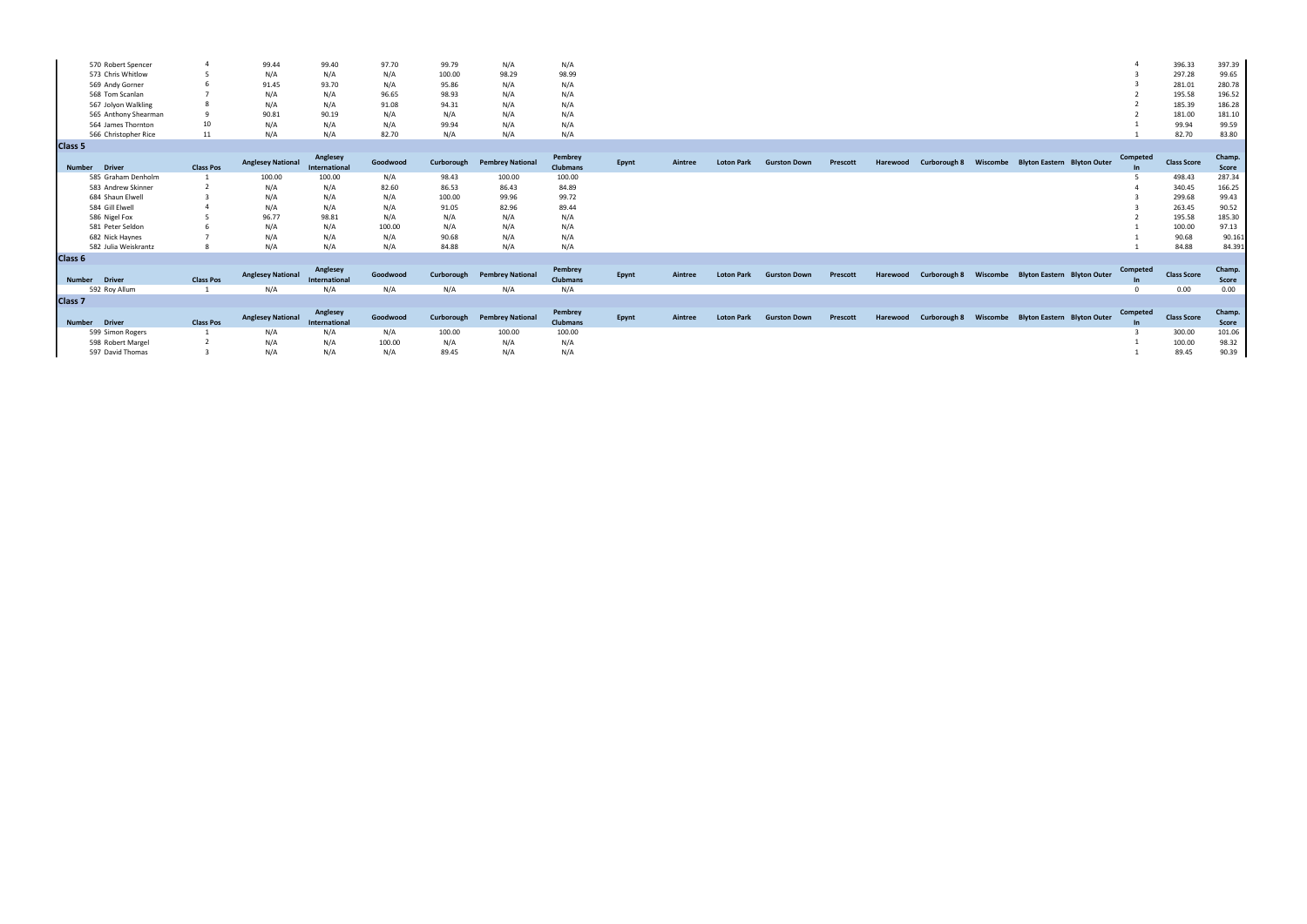

### Northampton Motorsport Lotus 7 Club Speed Championship: Edward Lewis Championship

| Position | <b>Class</b> | <b>Number</b> | <b>Driver</b>         | Anglesey<br><b>National</b> | Anglesey<br>International | Goodwood | Curborough     | Pembrey<br><b>National</b> | Pembrey<br><b>Clubmans</b> | Epynt | Aintree | Loton Park Gurston Down | Prescott |  | Harewood Curborough 8 Wiscombe Blyton Eastern Blyton Outer Scored In | <b>Edward Lewis</b><br>Score |
|----------|--------------|---------------|-----------------------|-----------------------------|---------------------------|----------|----------------|----------------------------|----------------------------|-------|---------|-------------------------|----------|--|----------------------------------------------------------------------|------------------------------|
|          |              | 512           | Charlie Wilson        |                             |                           | 10       |                |                            |                            |       |         |                         |          |  |                                                                      | 28                           |
|          |              | 511           | Ivan Pullen           |                             |                           |          |                |                            |                            |       |         |                         |          |  |                                                                      | 24                           |
|          |              | 570           | <b>Robert Spencer</b> | a                           |                           |          |                |                            |                            |       |         |                         |          |  |                                                                      | 20                           |
|          |              | 521           | Debbie Jones          |                             | 10                        |          |                |                            |                            |       |         |                         |          |  |                                                                      | 19                           |
|          |              | 568           | Tom Scanlan           |                             |                           |          | 10             |                            |                            |       |         |                         |          |  |                                                                      | 19                           |
|          |              | 550           | Justin Dobson         |                             |                           |          |                |                            |                            |       |         |                         |          |  |                                                                      | 14                           |
|          |              | 610           | Paul Boston           | 10                          |                           |          |                |                            |                            |       |         |                         |          |  |                                                                      | 13                           |
|          |              | 638           | Rob Clay              |                             |                           |          |                |                            |                            |       |         |                         |          |  |                                                                      | 11                           |
|          |              | 571           | Chris Alston          |                             |                           |          |                |                            |                            |       |         |                         |          |  |                                                                      | 11                           |
|          |              | 508           | Simon Houghton        |                             |                           |          |                | 10                         |                            |       |         |                         |          |  |                                                                      | 10                           |
|          |              | 540           | <b>Bryan Herriott</b> |                             |                           |          |                |                            |                            |       |         |                         |          |  |                                                                      | 10                           |
|          |              | 572           | Jeremy Davies         |                             |                           |          |                |                            |                            |       |         |                         |          |  |                                                                      |                              |
|          |              | 569           | Andy Gorner           | $\overline{2}$              |                           |          |                |                            |                            |       |         |                         |          |  |                                                                      |                              |
|          |              | 599           | Simon Rogers          |                             |                           |          |                |                            |                            |       |         |                         |          |  |                                                                      |                              |
|          |              | 513           | John Clarke           |                             |                           |          |                |                            |                            |       |         |                         |          |  |                                                                      |                              |
|          |              | 522           | <b>Andrew Harries</b> |                             |                           |          |                |                            |                            |       |         |                         |          |  |                                                                      |                              |
|          |              | 535           | Patrick Holmes        |                             |                           |          |                |                            |                            |       |         |                         |          |  |                                                                      |                              |
|          |              | 545           | Tony Smith            |                             |                           |          |                |                            |                            |       |         |                         |          |  |                                                                      |                              |
|          |              | 574           | Michael Sankey        |                             |                           |          |                |                            |                            |       |         |                         |          |  |                                                                      |                              |
|          |              | 507           | <b>Richard Young</b>  |                             |                           |          |                |                            |                            |       |         |                         |          |  |                                                                      |                              |
| 21       |              | 534           | Dan Malkin            |                             |                           |          |                |                            |                            |       |         |                         |          |  |                                                                      |                              |
| 22       |              | 538           | Laura Ferguson        |                             |                           |          |                |                            |                            |       |         |                         |          |  |                                                                      |                              |
| 23       |              | 547           | Philip Matchwick      |                             |                           |          |                |                            |                            |       |         |                         |          |  |                                                                      |                              |
| 24       |              | 555           | Robert Jacobs         |                             |                           |          | $\overline{3}$ |                            |                            |       |         |                         |          |  |                                                                      |                              |
| 25       |              | 510           | Rebecca Boston        | ₹                           |                           |          |                |                            |                            |       |         |                         |          |  |                                                                      |                              |
| 26       |              | 531           | Geoff Corker          |                             |                           |          |                |                            |                            |       |         |                         |          |  |                                                                      |                              |
| 27       |              | 567           | Jolyon Walkling       |                             |                           |          |                |                            |                            |       |         |                         |          |  |                                                                      |                              |
|          |              | 621           | lan Jones             |                             |                           |          |                |                            |                            |       |         |                         |          |  |                                                                      |                              |
| 29       |              | 554           | Clive Marsden         |                             |                           |          |                |                            |                            |       |         |                         |          |  |                                                                      |                              |

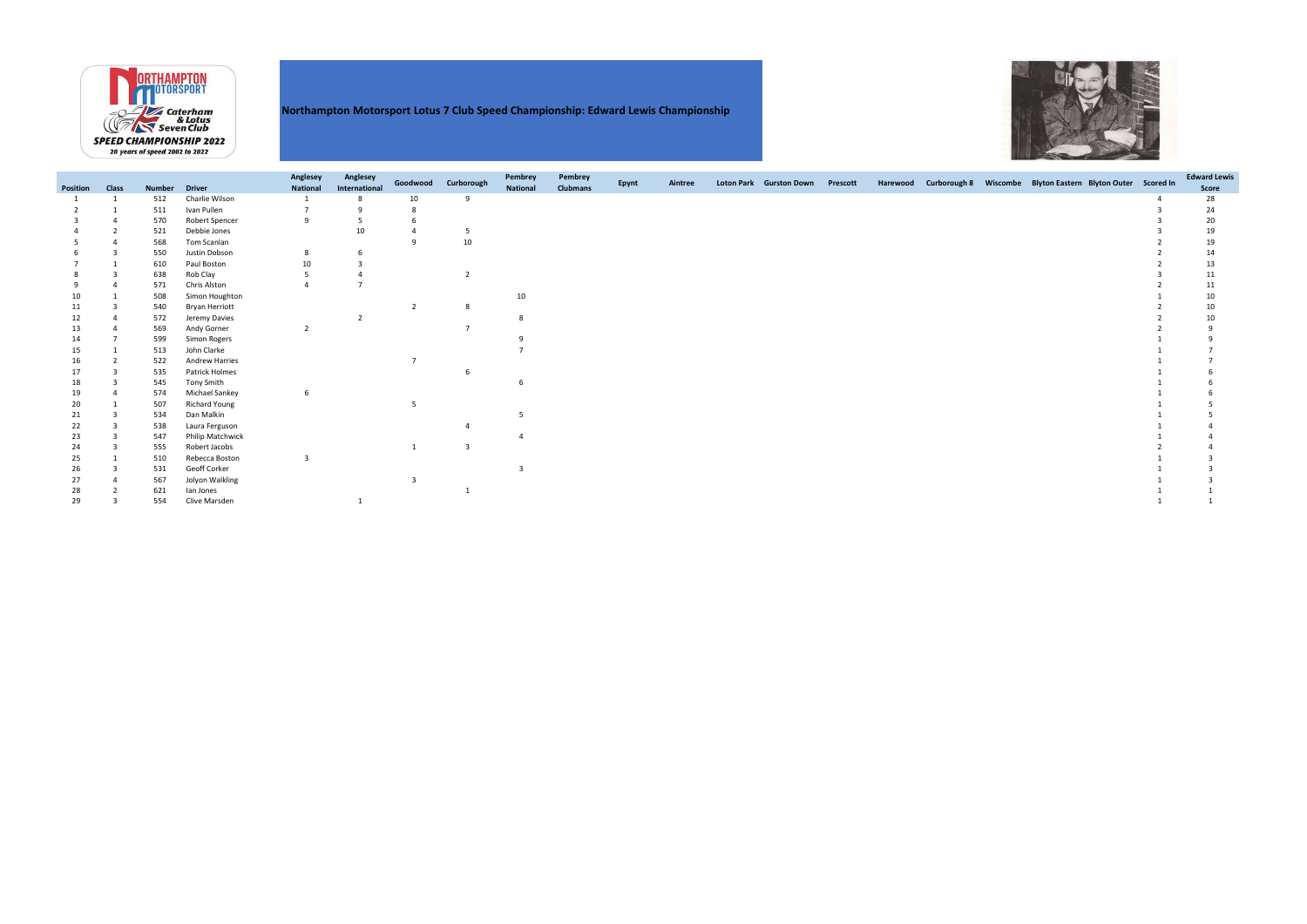|                 |              |               |                | Anglesey        | Anglesey      | Goodwood | Curborough | Pembrey         | Pembrey         |              | Aintree |                         |          |          |                     | Wiscombe Blyton Eastern Blyton Outer Novices |        |
|-----------------|--------------|---------------|----------------|-----------------|---------------|----------|------------|-----------------|-----------------|--------------|---------|-------------------------|----------|----------|---------------------|----------------------------------------------|--------|
| <b>Position</b> | <b>Class</b> | <b>Number</b> | <b>Driver</b>  | <b>National</b> | International |          |            | <b>National</b> | <b>Clubmans</b> | <b>Epynt</b> |         | Loton Park Gurston Down | Prescott | Harewood | <b>Curborough 8</b> |                                              |        |
|                 |              | 530           | Lewis Carine   | 92.24           | 93.56         | 96.51    | 94.61      | 96.61           | 96.72           |              |         |                         |          |          |                     |                                              | 478.01 |
|                 |              | 505           | Stephen Long   | N/A             | N/A           | 86.49    | 92.82      | N/A             | N/A             |              |         |                         |          |          |                     |                                              | 179.31 |
|                 |              | 535           | Patrick Holmes | N/A             | N/A           | N/A      | 92.80      | N/A             | N/A             |              |         |                         |          |          |                     |                                              | 92.80  |
|                 |              | 532           | Tony Kiss      | N/A             | N/A           | N/A      | 92.43      | N/A             | N/A             |              |         |                         |          |          |                     |                                              | 92.43  |
|                 |              | 529           | Ben Robinson   | N/A             | N/A           | N/A      | 89.02      | N/A             | N/A             |              |         |                         |          |          |                     |                                              | 89.02  |
|                 |              | 636           | Alex Holmes    | N/A             | N/A           | N/A      | 84.61      | N/A             | N/A             |              |         |                         |          |          |                     |                                              | 84.61  |
|                 |              | 635           | Conrad Holmes  | N/A             | N/A           | N/A      | N/A        | N/A             | N/A             |              |         |                         |          |          |                     |                                              | 0.00   |



## Northampton Motorsport Lotus 7 Club Speed Championship: Novice Championship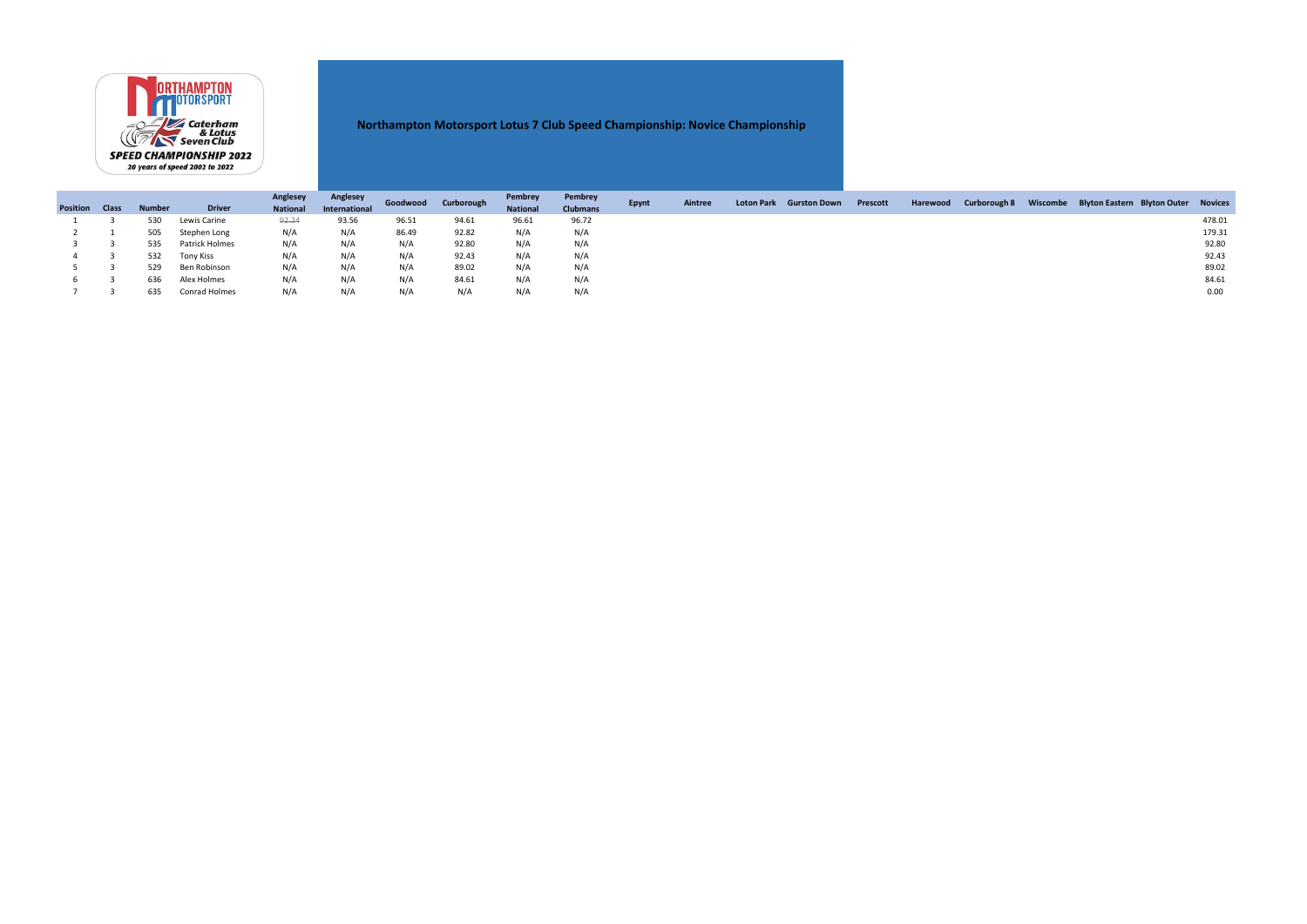|                       |  |               | Anglesey         |                          | Curborough    | Pembrey  | Pembrey |                 | Aintree         | Loton Park Gurston Down |  |  | Harewood Curborough 8 Wiscombe Blyton Eastern Blyton Outer Competed In | <b>Score</b> |  |        |
|-----------------------|--|---------------|------------------|--------------------------|---------------|----------|---------|-----------------|-----------------|-------------------------|--|--|------------------------------------------------------------------------|--------------|--|--------|
| <b>Position Class</b> |  | <b>Number</b> | <b>Driver</b>    | <b>Anglesey National</b> | International | Goodwood |         | <b>National</b> | <b>Clubmans</b> | Epynt                   |  |  | <b>Prescott</b>                                                        |              |  |        |
|                       |  | 521           | Debbie Jones     | 92.71                    | 94.10         | 91.14    |         | 93.81           | 92.99           |                         |  |  |                                                                        |              |  | 467.77 |
|                       |  | 510           | Rebecca Boston   | 91.83                    | 94.45         | N/A      | 93.52   | N/A             | N/A             |                         |  |  |                                                                        |              |  | 279.80 |
|                       |  | 584           | Gill Elwell      | N/A                      | N/A           | N/A      | 91.05   | 82.96           | 89.44           |                         |  |  |                                                                        |              |  | 263.45 |
|                       |  | 538           | Laura Ferguson   | 89.63                    | 86.75         | N/A      | 86.12   | N/A             | N/A             |                         |  |  |                                                                        |              |  | 262.50 |
|                       |  | 582           | Julia Weiskrantz | N/A                      | N/A           | N/A      | 84.88   | N/A             | N/A             |                         |  |  |                                                                        |              |  | 84.88  |



### Northampton Motorsport Lotus 7 Club Speed Championship: Ladies Championship